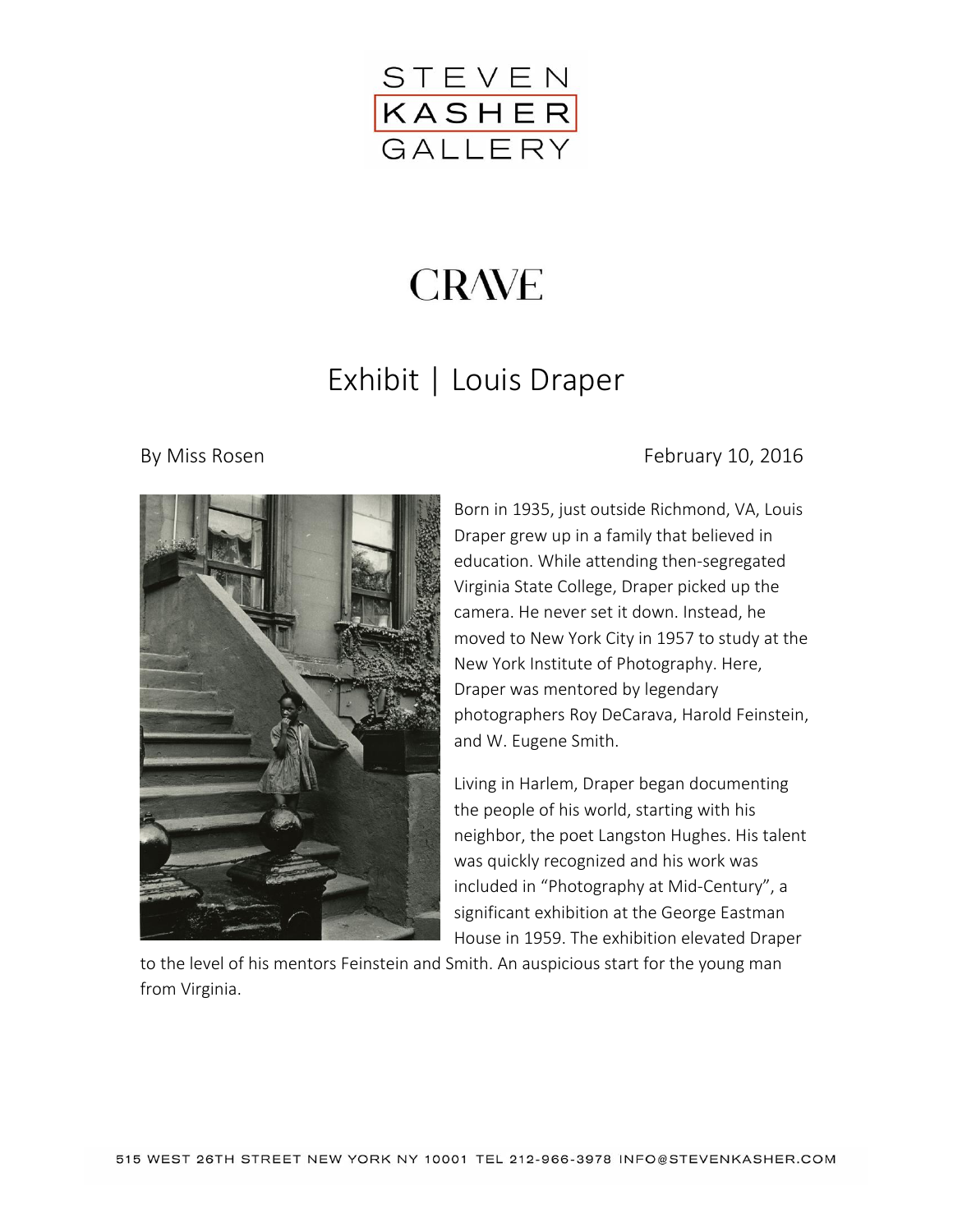



*Louis Draper Malcolm X, 369th Armory, Harlem, New York City, 1964 Vintage gelatin silver print, printed c. 1964*

In 1963, Draper became a founding member of the Kamoinge Workshop, along with Albert Fennar, Ray Francis, Herman Howard, Earl James, James Mannas, Calvin Mercer, Herbert Randall, Larry Stewart, Shawn Walker and Calvin Wilson, with Roy DeCarava serving as its first director. The group came together under the belief that the whole is greater than the sum of its parts, and that they could work together to create a movement to support African-American photography. The group began meeting at members' homes, then opened the Kamoinge Gallery in Harlem, providing a salon environment for the interchange of art and ideas.

In the midst of the Civil Rights Movement, Draper spoke of his photography as a means of "engaged resistance." He observed, "The subjects I shoot, the people, the animate and the inanimate are not mine to exploit as some people in the arts do, but rather they are the medium of my expression. If I exploit them, I exploit myself."